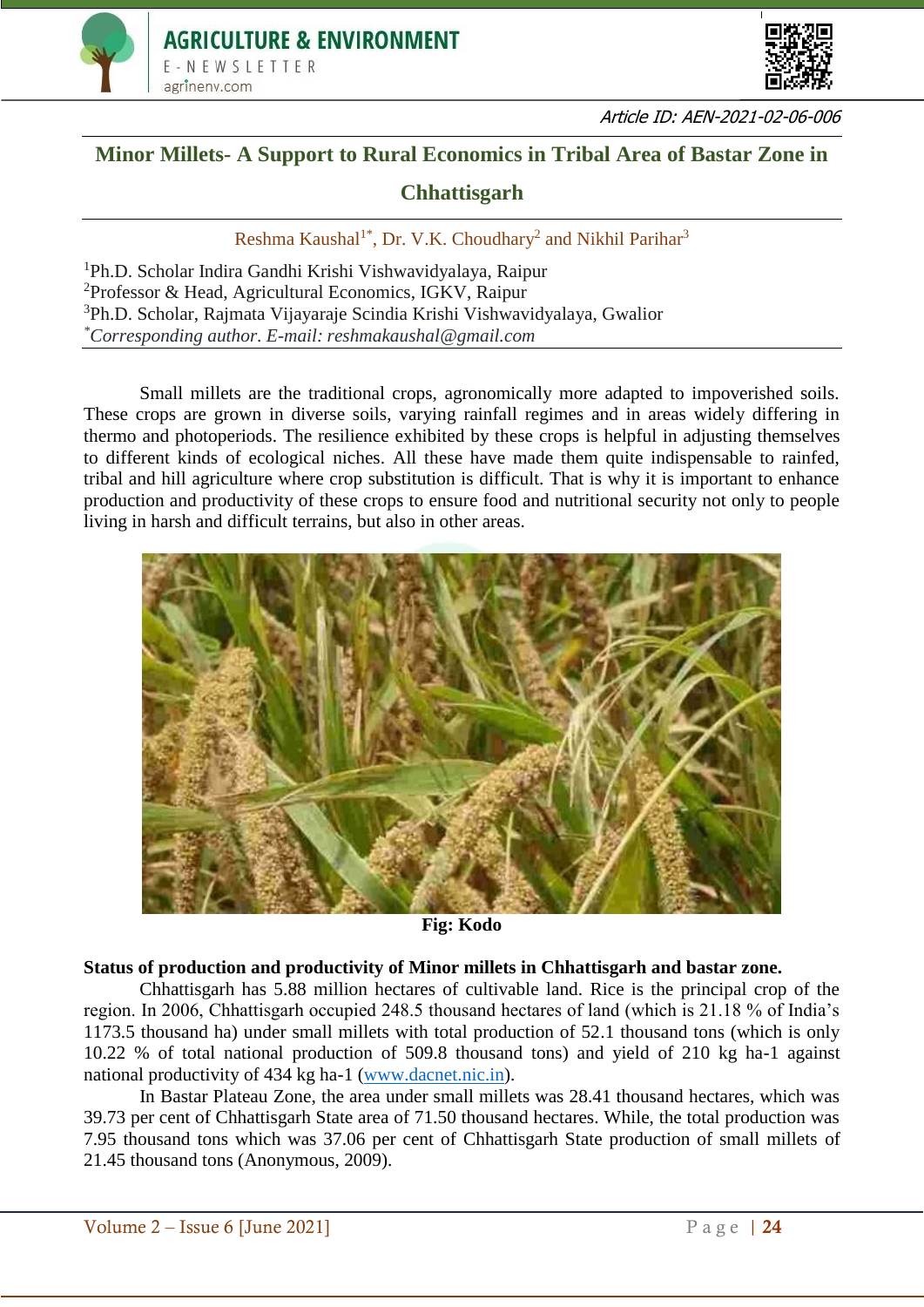# **AGRICULTURE & ENVIRONMENT** E-NEWSLETTER agrinenv.com



#### **Importance of Minor millets to area of Bastar**

A state cannot progress further till our farmers and agricultural labour improve their living conditions. There is need to provide the benefits of advancements in agricultural sciences to the farmers. There is need to start agro-based village specific activities as the farming alone could not raise the living standard of farmers. Chhattisgarh is very aptly called the rice bowl.

However, paddy alone would not bring prosperity and food security. It is high time to promote and secure other crops, the most prominent ones being the small millets. In earlier times millets were grown on large areas especially in the tribal belts. But now they are very rapidly being replaced by other crops or being pushed to less remunerative soils, in lack of motivation and market support



**Fig: Woman of tribal area processing minor millets**

#### **Medicinal use of minor millets**

Millets are nutritionally comparable or even superior to major cereals, especially with respect to protective nutrients. Carbohydrates comprises about 85 per cent of the edible portion of millets of which nearly 20 per cent are in the form of non starch polysaccharides, which are considered as dietary fibre components. The protein content of millets range from 6 to 10 per cent and the finger millet protein is a rich source of sulphur amino acids  $(4.2 \text{ g}/16 \text{ g N})$ . Among the cereal food grains, finger millet is the richest source of calcium (340 mg/100g). Millet is tasty, with a mildly sweet, nutlike flavour and contains a myriad of beneficial nutrients. It has nearly 15 per cent protein, contains high amounts of fibre, B-complex vitamins including niacin, thiamine, and riboflavin, the essential amino acid methionine, lecithin, and some vitamin E. It is particularly high in the minerals iron, magnesium, phosphorus and potassium. The seeds are also rich in phytochemicals, including phytic acid, which is believed to lower cholesterol and phytate, which is associated with reduced cancer risk.

Before consumption, millets in general are grind in to flour without decortications, which can produce some undesirable nutritional effects. Millets contain antinutritional factors such as polyphenols and phytates and these may interfere with the bio availability of major nutrients such as proteins or minerals. Processing such as dehulling, can eliminate these anti-nutritional factors and improve the availability of various nutrients present in these grains